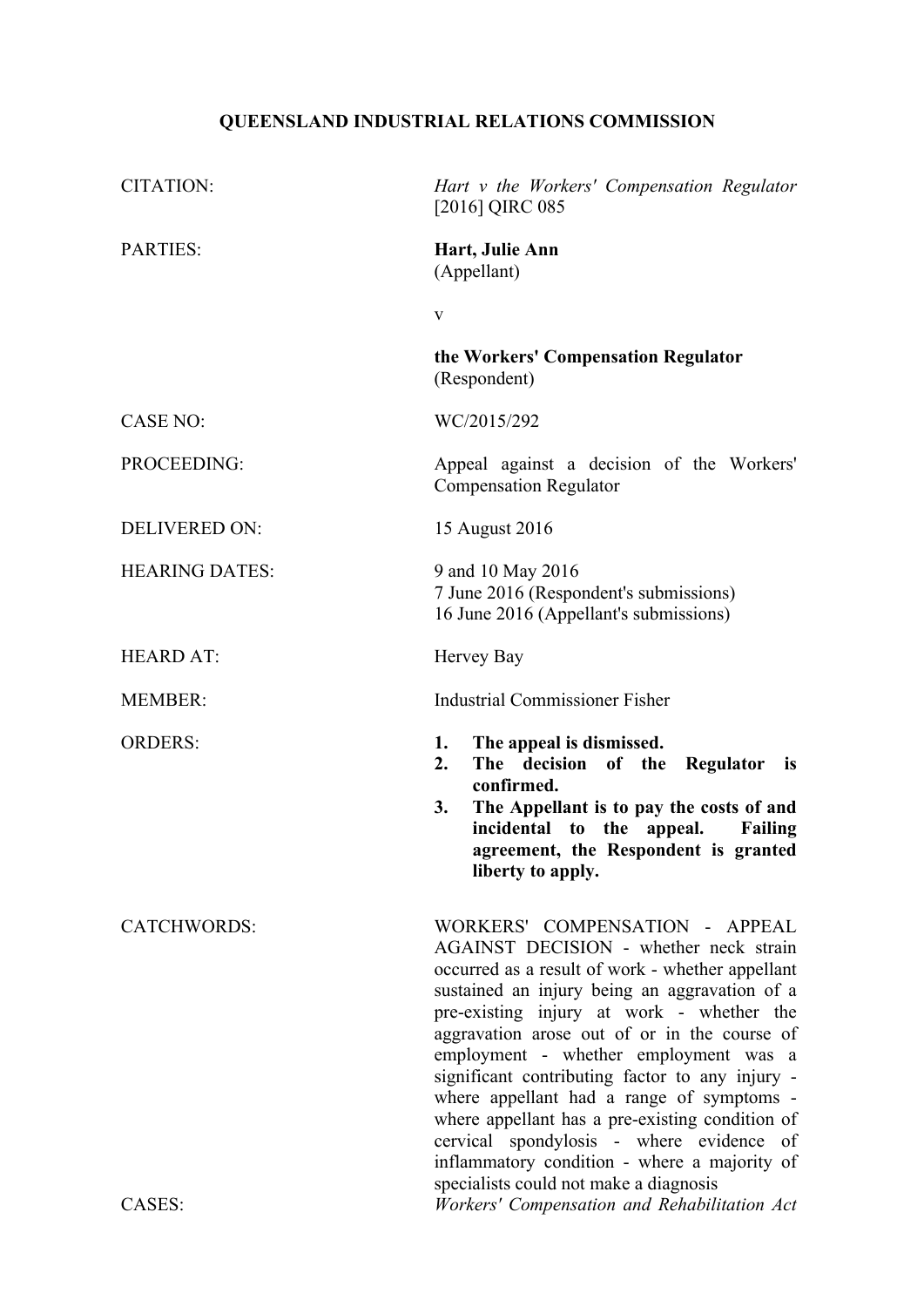*2003*, s 32

*R v Turner* [1975] QB 834 *Davidson v Blackwood* [2014] ICQ 008 *Heald v Q-COMP* (2004) 177 QGIG 769 *JBS Australia Pty Ltd AND Q-COMP (C/2012/35) - Decision <http://www.qirc.qld.gov.au> Makita (Australia) Pty Ltd v Sprowles* [2001] NSWCA 305 *National Justice Compania Naviera SA v Prudential Assurance Co Ltd ("The Ikarin Reefer")* [1993] 2 Lloyd's Rep 68

APPEARANCES: Mr R. Myers, Counsel instructed by Hall Payne Lawyers. Ms D. Callaghan, Counsel directly instructed by the Workers' Compensation Regulator.

#### **Decision**

- [1] Julie Hart has appealed the decision of the Workers' Compensation Regulator which confirmed the decision of Local Government Workcare (LGW) to reject her application for workers' compensation. Ms Hart's claim was for a neck strain said to have occurred as a result of work on 14 June 2015.
- [2] The Regulator concedes, and the Commission accepts, that Ms Hart was a worker as defined by the *Workers' Compensation and Rehabilitation Act 2003.*
- [3] The Regulator also concedes, and the Commission accepts, that Ms Hart had a pre-existing degenerative cervical condition.
- [4] The case for Ms Hart is that working a 12 hour shift for the first time on 14 June 2015 under poor ergonomic conditions, together with the system of work, caused her to aggravate her underlying cervical condition. The issues for determination are whether, on the balance of probabilities:
	- (i) Ms Hart sustained an injury, being an aggravation of a pre-existing condition, at work on 14 June 2015;
	- (ii) the injury arose out or in the course of Ms Hart's employment; and
	- (iii) her employment was a significant contributing factor to any injury.
- [5] To understand Ms Hart's appeal it is necessary to explain Ms Hart's working environment and system of work as well as to provide a chronology of her symptoms.

## **Ms Hart's employment**

[6] Ms Hart was employed from 2 December 2013 as a casual Gate House Attendant at the Bundaberg Waste Management Facility operated by the Bundaberg Regional Council. She worked a maximum of three days a week in shifts of six and a-half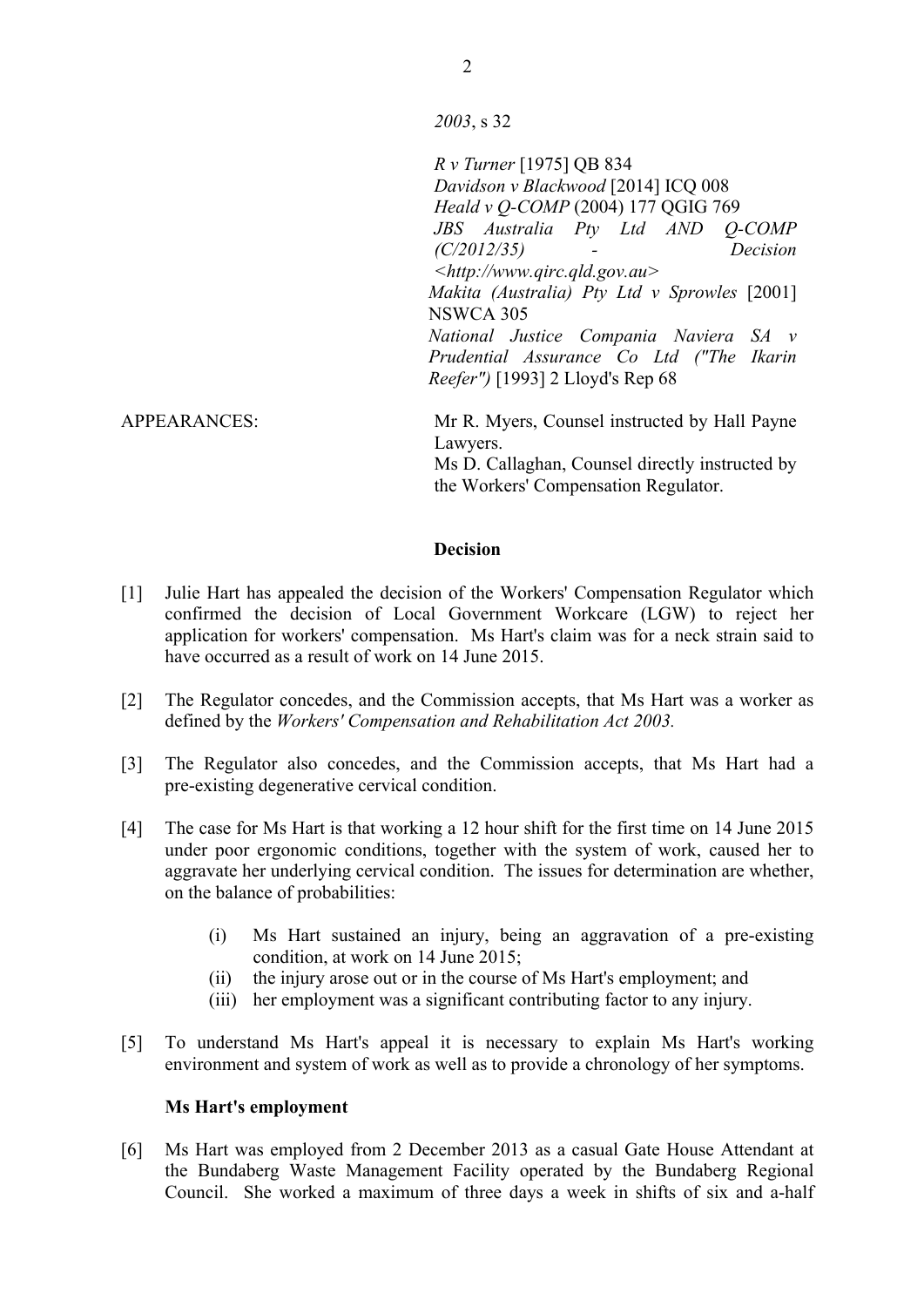hours. Ms Hart's primary function was to collect and receipt monies from customers who visited the facility.

- [7] The hut in which Ms Hart worked was located next to the weighbridge, albeit there was a distance of about 450 mm between the edge of the hut and the vehicle. A minority of customers alighted from their vehicle to pay the required fee. For those who remained in their vehicles, payment had to be collected by the Gate House Attendant from the driver on the weighbridge.
- [8] The system of work was that Ms Hart would step up on a stool, reach out of the gatehouse window to the customer to take the money, step down, process the transaction and then reverse her actions. Where the driver was parked further than the middle of the weighbridge, simply reaching out of the window was insufficient. In those cases, the process was essentially the same except that Ms Hart would reach out of the window extending a piece of pipe with a bucket attached to the customer and then withdraw it. If a customer did not require a receipt, which Ms Hart estimated to be in 20 per cent of cases, then there was no need for the reverse of the process to occur.
- [9] Dr Cunneen, Occupational Physician, explained in his report and oral evidence the system of work in the following way: that Ms Hart had to stand up on a stool (200 mm high), forward flex and rotate slightly as well as extending one of her limbs up to 600 mm beyond the window on a repetitive basis.
- [10] On 14 June 2015, Ms Hart was rostered for a 12 hour shift for the first time in her employment at the facility. Counsel for the Appellant said in the examination in chief of Ms Hart that the Current Ticket Report, which is a report produced by the Council, shows that during her shift on 14 June Ms Hart performed 270 transactions. However, not all of these transactions required her to take payment from customers in their vehicles. Some involved the customer going to the gatehouse window to pay whereas others involved the customer going to the facility shop. Counsel for the Regulator said that 107 transactions were "on button" transactions where Ms Hart pushed a button on the console and did not lean out of the window.
- [11] Adrian Frame, a Building Surveyor with the Council, gave evidence that he failed the certification of the gatehouse and issued a non-compliance notice because he considered that the building was not being used in a safe manner and it did not have disabled access. His concerns about safety included employees leaning out of the window and standing on a makeshift box.
- [12] The evidence from Janelle van Iren, the Rehabilitation Officer for the Council, was that an occupational therapist was commissioned by the Council to review the workplace in 2011 following a workers' compensation claim. Ms van Iren also recorded in her notes of Ms Hart's case on 23 June 2015 that modifications were being made to the gatehouse in the next couple of weeks to reduce the need for staff to lean out of the window.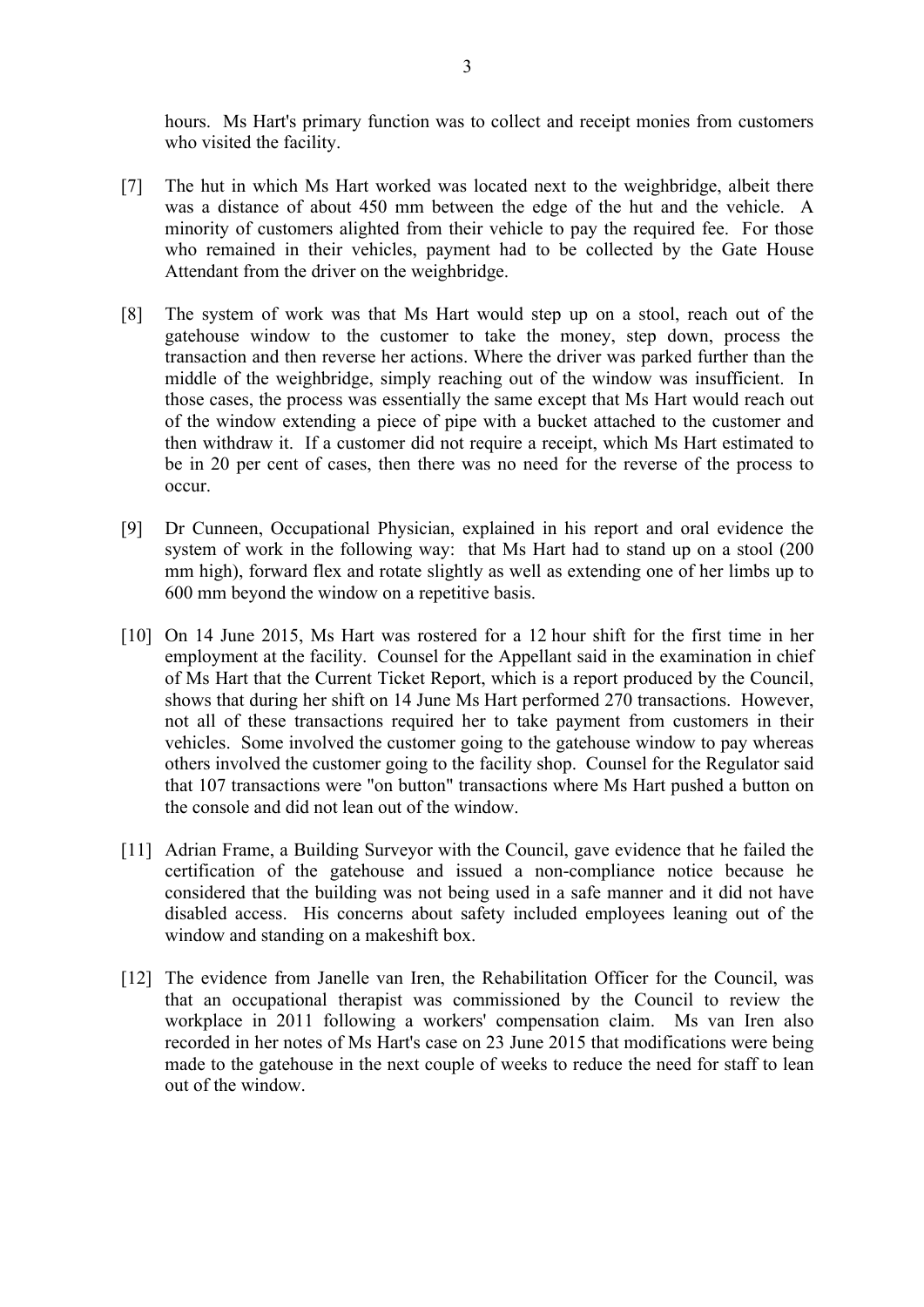# **Chronology**

[13] The description of the symptoms is primarily taken from Ms Hart's evidence.

| 17 April 2015 | Consultation with Dr Whittle. Advised of neck stiffness,<br>dizziness and headaches.                                                                                                                        |
|---------------|-------------------------------------------------------------------------------------------------------------------------------------------------------------------------------------------------------------|
| 20 April      | Had not worked for 3 days. Consultation with Dr Whittle.<br>Persistent dizziness, headache and neck stiffness.                                                                                              |
| 6 & 7 June    | Not rostered.                                                                                                                                                                                               |
| 8 June        | Not rostered. At home picking strawberries. Dizzy spells,<br>pain in left side of neck and shoulder. Made appointment to<br>see Dr Whittle on 15 June because of dizzy spell.                               |
| 8-14 June     | Neck pain, stiffness and dizziness continued in 30 minute to<br>1 hour episodes.                                                                                                                            |
| 14 June       | Worked 12 hour shift as gatehouse attendant for the first<br>time. $3.30$ p.m. - lower back ache. $4.00$ p.m. - stiff neck.<br>5.00 p.m. - lower back spasms.                                               |
|               | At home, pain in neck worsened. Had pain from head to<br>neck and between shoulder blades and both arms. Pins and<br>needles on left side of face and head and left arm.                                    |
| 15 June       | Consultation with Dr Whittle. Sent for X-rays.                                                                                                                                                              |
| 16 June       | Not rostered. X-rays taken.                                                                                                                                                                                 |
| 17 June       | At work - 6 or 7 hours training in sedentary position.<br>Experienced discomfort because of neck. No complaint to<br>Council about neck problem.                                                            |
| 18 June       | 6 hours training a co-worker. Made complaint about a work<br>injury to Jenny Fritz (Supervisor) and was encouraged to<br>make an incident report.                                                           |
| 19 June       | Returned to normal duties on 6 hour shift. Worked without<br>restriction but had neck pain and discomfort.                                                                                                  |
|               | Met with Janelle van Iren (Council Rehabilitation Officer)<br>and Ms Fritz and advised she had been experiencing<br>dizziness, pins and needles, burning in neck for months<br>before her shift on 14 June. |
| 20 June       | Appointment with Dr Whittle to review scans.                                                                                                                                                                |
| 21 June       | Ms Hart uncertain whether she worked that day.                                                                                                                                                              |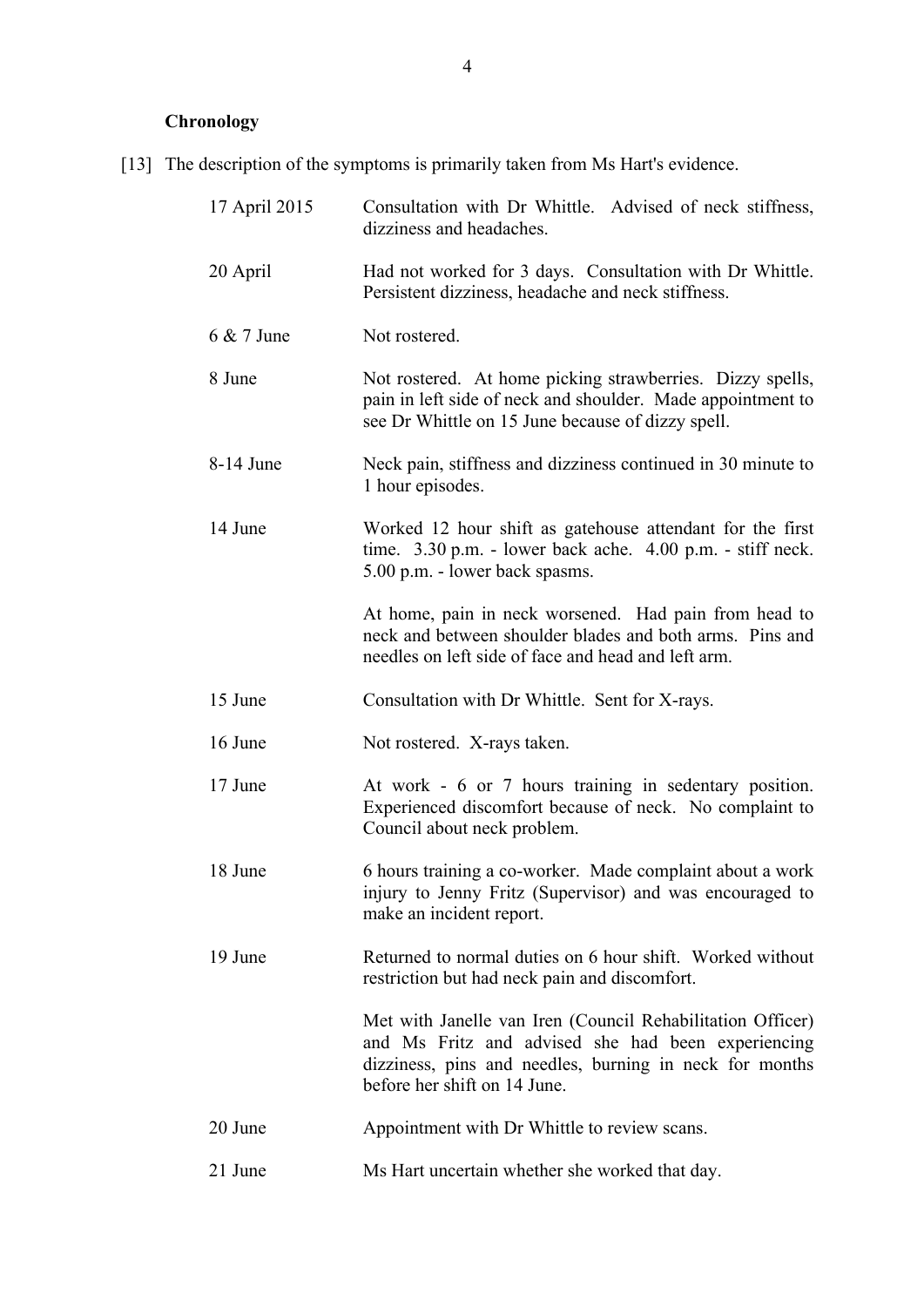| 22 June          | Worked 6 hours as gatehouse attendant without restriction<br>but with pain and discomfort. Last day of work in<br>gatehouse.                                                                                                                                         |
|------------------|----------------------------------------------------------------------------------------------------------------------------------------------------------------------------------------------------------------------------------------------------------------------|
| 23 June          | Told Ms Fritz and Ms van Iren of discomfort in neck during<br>Sunday and Monday shifts. Physiotherapy treatment led to<br>headaches for 2 days and tingling in face and burning in<br>shoulder.                                                                      |
|                  | Continued to experience fluctuating symptoms in her neck,<br>dizziness, tingling in face and neck and eye spasms.                                                                                                                                                    |
| 14 July          | Medico-legal examination by Dr Coroneos, Consultant<br>Neurosurgeon.                                                                                                                                                                                                 |
| 16 & 17 July     | Light duties. Uncertain whether she worked on 17 July. On<br>one of those days, Ms Hart had dizzy spell before work.<br>Discomfort driving to and from work but no problems at<br>work. Using clutch aggravated lower back. Using gear<br>shift aggravated shoulder. |
| Mid-late July    | Looking up at people caused neck pain.                                                                                                                                                                                                                               |
| Late July        | Dizzy spells and loss of balance. Was hospitalised and<br>treated by Dr Van der Westhuizen, Orthopaedic Surgeon on<br>23 July. Pathology tests ordered.                                                                                                              |
|                  | After leaving hospital, continued to experience fluctuating<br>neck pain or discomfort that worsened with driving, eye<br>spasms, dizziness, loss of balance and soreness in left ear.                                                                               |
| 27 August        | Medico-legal examination by Dr Cunneen, Occupational<br>Physician.                                                                                                                                                                                                   |
| 13 November      | Consulted Dr Van der Westhuizen as private patient.                                                                                                                                                                                                                  |
| 18 February 2016 | Medico-legal examination by Dr Campbell, Neurosurgeon.                                                                                                                                                                                                               |

## **Medical Opinions**

[14] The treating General Practitioner, Dr Whittle did not give evidence in the proceedings nor were his medical records tendered. Evidence was given by four medical specialists. Drs Cunneen and Campbell were called by Ms Hart. The Regulator called Drs Coroneos and Van der Westhuizen. Drs Cunneen, Campbell and Coroneos had been provided with video footage showing Ms Hart performing her duties on 14, 19 and 22 June 2015. The footage was not tendered in evidence.

## **Dr Cunneen, Occupational and Environmental Physician**

[15] Dr Cunneen examined Ms Hart within a few weeks of her discharge from hospital. In his report of 27 August 2015, Dr Cunneen stated that he "found Ms Hart's medical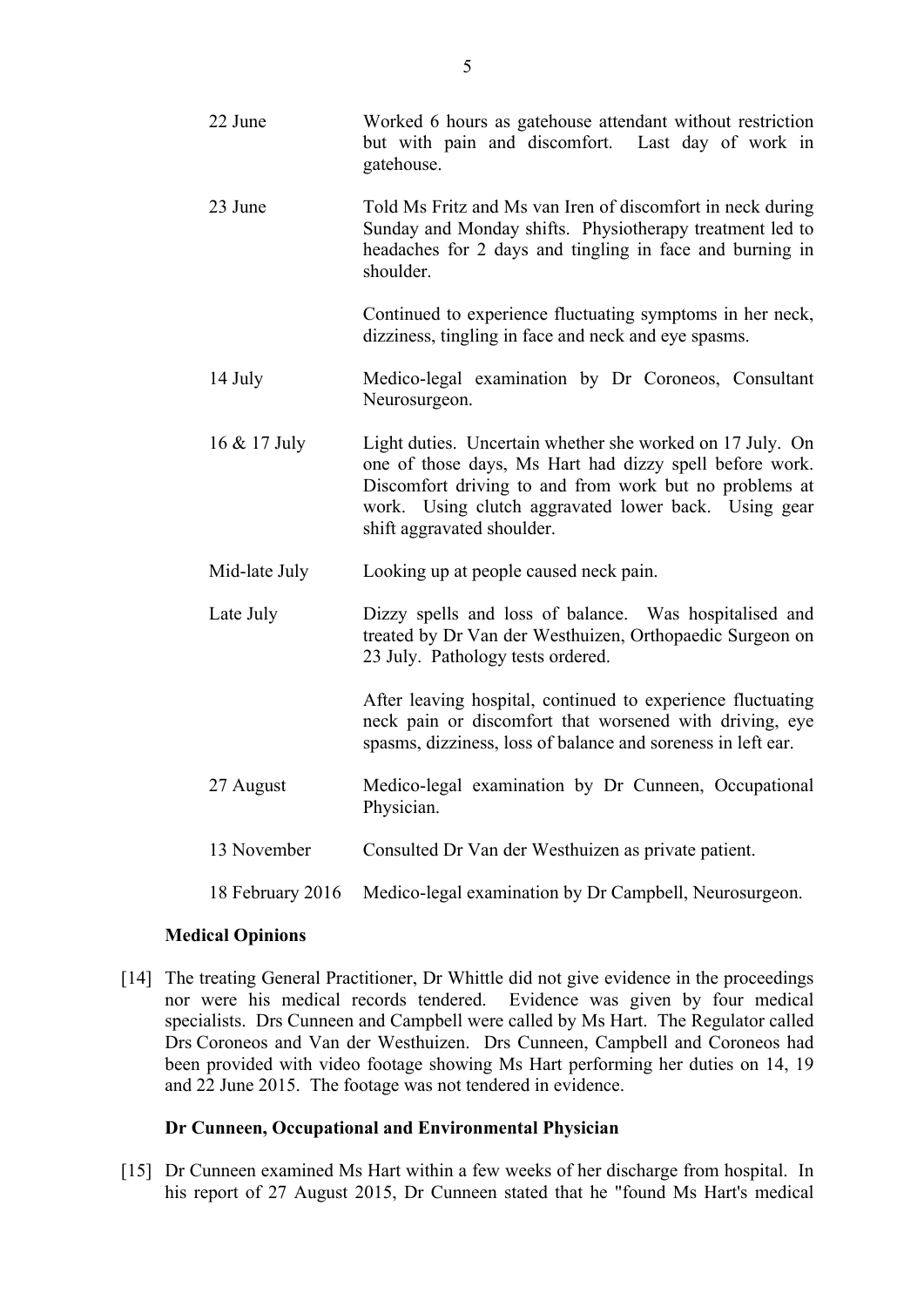history quite confusing and it took almost 2 hours to define the exact medical problems for this claimant." On examination he found that most cervical motion caused pain, she had a restricted range of motion, tenderness over the left cervical pillar and acute muscle spasm.

- [16] He opined that based on the medical evidence on file and his clinical examination, Ms Hart had sustained work-related injuries to both her cervical and lumbar spine regions while having to work a prolonged shift of 12 hours on 14 June 2015 (0600 to 1800 hours). His opinion of her work-related injuries was:
	- "A. Aggravation of pre-existing degenerative Cervical Spondylosis (Osteoarthritis).
	- B. Exacerbation of pre-existing degenerative Lumbar Spondylosis (Osteoarthritis)."
- [17] He also opined that Ms Hart's recurrent episodes of light headedness/dizziness should be referred for investigation.
- [18] Dr Cunneen viewed nine interactions of Ms Hart with customers from the video footage. In a file note dated 19 April 2016, Dr Cunneen confirmed that the mechanism described by Ms Hart and demonstrated in the footage was consistent with having caused an injury being a work-related aggravation of her pre-existing degenerative cervical spine over a period of time. Dr Cunneen described the working conditions at the gatehouse as "ergonomically poor and biometrically problematic." He was of the opinion that the design of the workplace, the method of work and the shift length contributed to the aggravation.
- [19] Dr Cunneen accepted in his evidence that Ms Hart was "really stiff" as compared to when she was seen by Dr Coroneos. However, he added that she had "improved somewhat" when she saw Dr Campbell. This evidence is not consistent with the evidence of Dr Campbell who said he observed Ms Hart as walking with a slow cautious gait and who sat in discomfort with a decreased range of movement by 75 to 80 per cent. Further, it was inconsistent with Ms Hart's evidence that her symptoms had increased over the three assessments commencing with that of Dr Coroneos in July 2015 and the last performed by Dr Campbell in January 2016.
- [20] Dr Cunneen accepted that Ms Hart had experienced symptoms for up to two months before 14 June. He said that there was a temporal and causal relationship between the hours which increased over the period from April to June 2015 and there were work related events over this period. The work events caused some symptoms which settled down and the work event on 14 June was the significant one, or the "final straw", which exceeded her functional capacity and caused not only stiffness but also severe pain on her left side.
- [21] This opinion is not supported by Ms Hart's evidence which did not reveal any work events earlier than 14 June causing symptoms. Further, her evidence was that her shifts were of a similar length with longer hours being worked for the first time on 14 June.
- [22] Dr Cunneen was unaware of the reports of Dr Van der Westhuizen. When informed of the results of the pathology tests which showed significant C1/C2 arthritis of an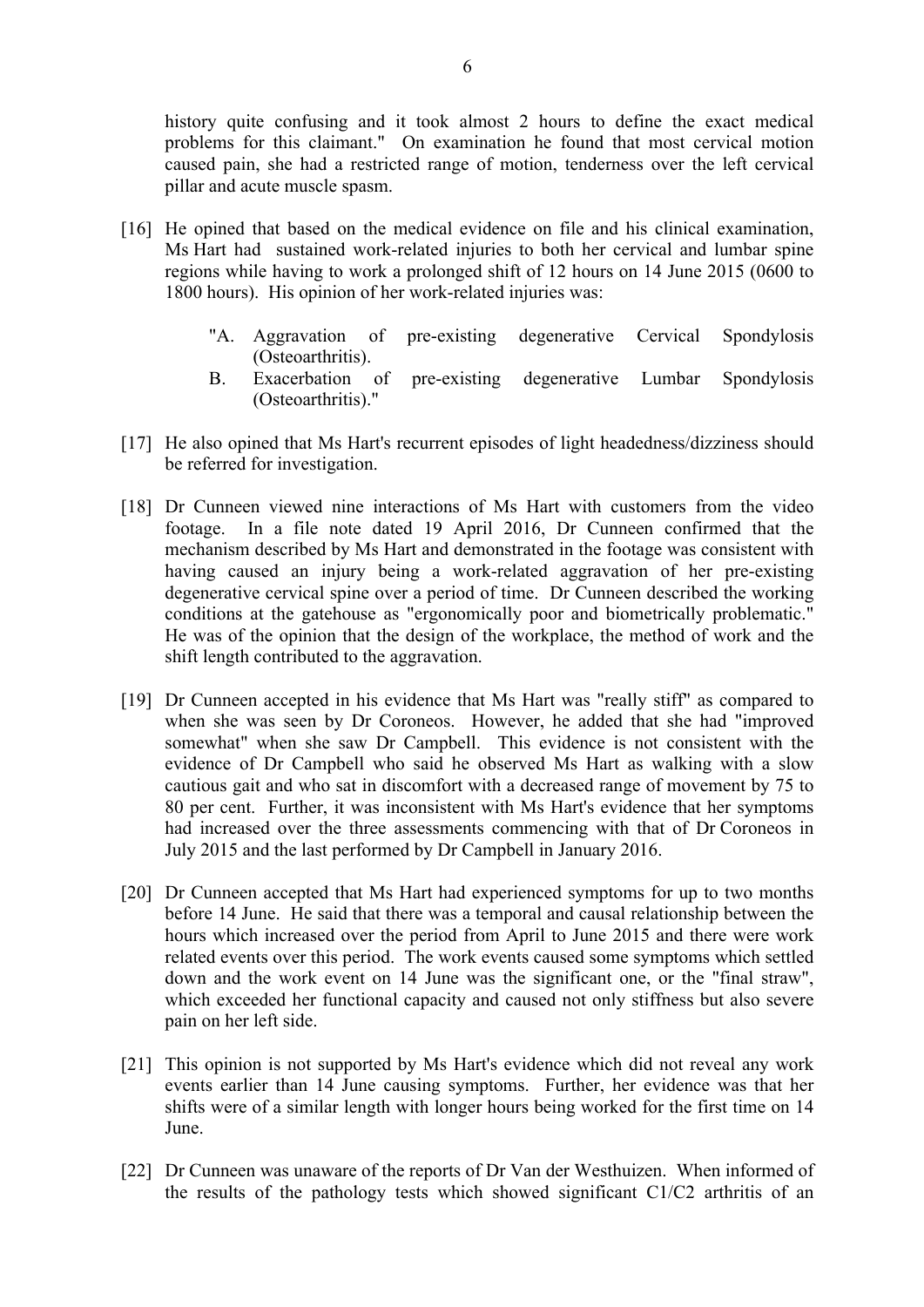inflammatory type, Dr Cunneen was prepared to accept that Ms Hart had a concurrent second medical condition but not an underlying inflammatory joint condition. He thought the concurrent second medical condition may be in the higher area of C1 and C2 and may have caused the facial and skull symptoms but not the neck stiffness and the pain in her left shoulder and mandible region.

- [23] He considered the symptoms of dizziness and light headedness were not just due to her neck but to some other issue, for example, a vascular issue, an inner ear or a metabolic problem.
- [24] The Regulator was critical of Dr Cunneen for being unresponsive to questions in cross-examination and at times reluctant to make concessions that were consistent with his own evidence. The Regulator submitted that Dr Cunneen had been provided with incomplete information at the time of his examination and not provided with disclosed documents to consider prior to giving evidence. He had also been provided with material not in evidence which he tried to rely on when giving his oral evidence and was reluctant to consider evidence that was before the Commission.
- [25] In *R v Turner*, Lawton LJ said:

". . . Before a court can assess the value of an opinion it must know the facts upon which it is based. If the expert has been misinformed about the facts or has taken irrelevant facts into consideration or has omitted to consider relevant ones, the opinion is likely to be valueless. In our judgment, counsel calling an expert should in examination in chief ask his witness to state the facts upon which his opinion is based . . .".<sup>1</sup>

[26] The Regulator's criticisms are generally accepted. When added to the deficiencies in the evidence of Dr Cunneen as noted above, much of his evidence is unreliable. However, I consider his evidence about the system of work and the conditions under which the work was performed to be useful given his specialty area.

## **Dr Campbell, Neurosurgeon**

- [27] Dr Campbell interviewed and examined Ms Hart on 18 February 2016 at the request of her Solicitors. In his report of the same date, he diagnosed Ms Hart as having a "musculo-skeletal injury cervical spine". He opined that "[a]t about the same time Ms Hart developed blephara spasms which would seem completely unrelated to the work accident." He said the musculo-skeletal injury occurred over a period of time from 17 April 2015 to 14 June 2015. He considered there was a direct causal link between the work performed on the 12 hour shift on 14 June and her neck pain symptoms.
- [28] After reviewing the video footage of Ms Hart from 14 June, Dr Campbell confirmed in his File Note of 20 April 2016 that Ms Hart's movements "were not overly arduous but were on the spectrum of activities that were likely to cause a neck injury over a period of time." The period nominated was from December 2013. He agreed with Dr Cunneen's assessment that the workplace was ergonomically poor.

<sup>1</sup> *R v Turner* [1975] QB 834, 835.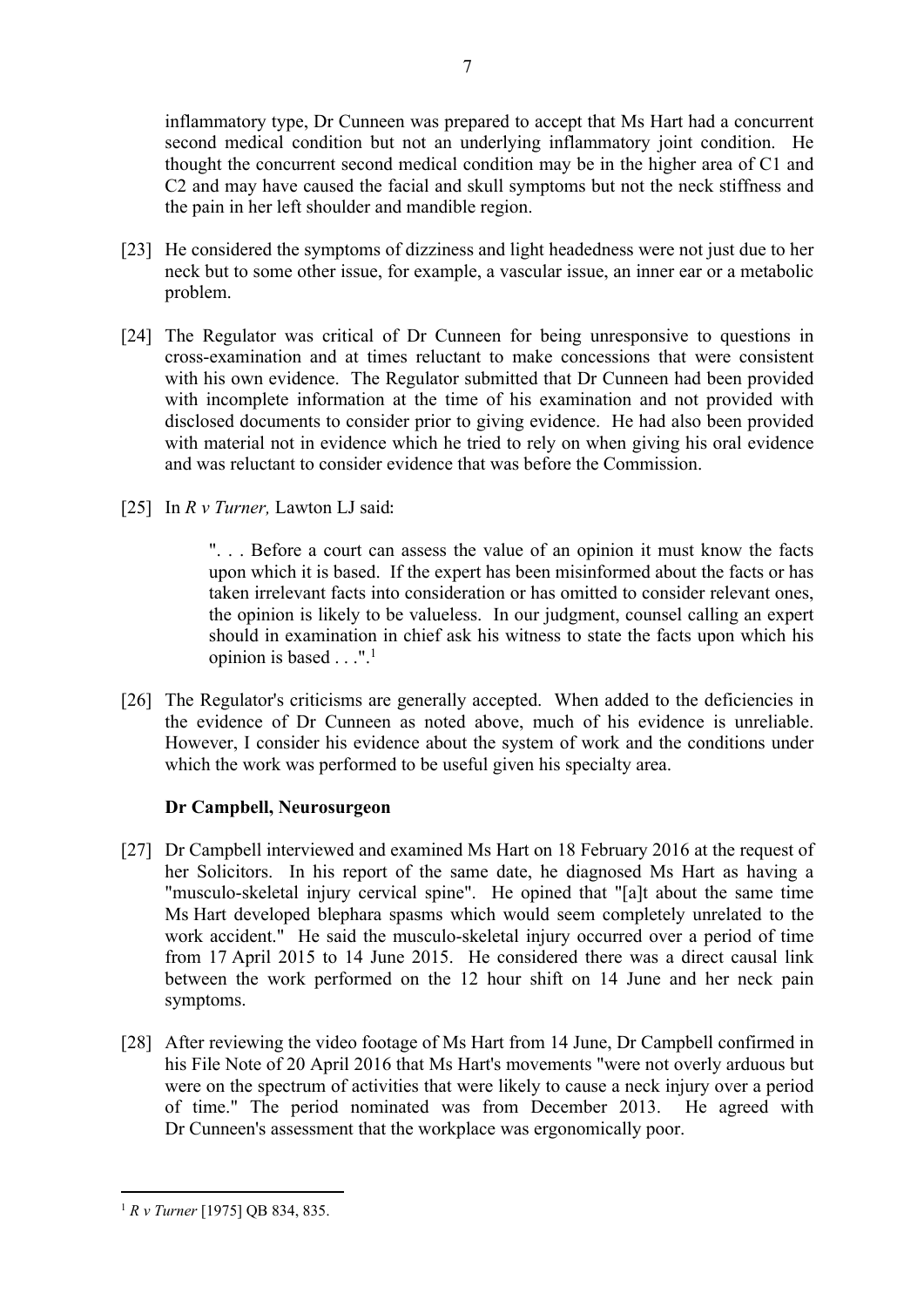- [29] In his oral evidence Dr Campbell said the injury occurred at work on 14 June 2015.
- [30] In answer to a question from the Commission about when the injury occurred, given the variation in his opinions, Dr Campbell said "her neck injury is due to an over-a-period-of-time injury from December 2013 with onset of symptoms in April 2015 and a significant aggravation of symptoms on the 14<sup>th</sup> of June 2015."
- [31] Dr Campbell acknowledged that Ms Hart's onset of symptoms in April and May 2015 occurred outside of the course of her employment but the activities on 14 June were the "straw that broke the camel's back" resulting in ongoing, permanent neck symptoms. He was unaware at the time he was writing his report that Ms Hart had experienced an episode of dizziness and pain in the shoulder and neck on 8 June.
- [32] Dr Campbell agreed in cross-examination that his description of the injury as a "musculoskeletal injury to the cervical spine" was general as it was very hard to pinpoint the exact focus of pathology. Later he said that the case was "grey" in respect of diagnosis. Dr Campbell was prepared to accept that the pathology test showed that Ms Hart might have some inflammatory condition and ultimately agreed that the contribution to her neck injury was multifactorial with employment having the greatest contribution.
- [33] His evidence shows quite some variation as to when the injury occurred. Because of this I consider that Dr Campbell's opinion is not reliable.
- [34] In addition, I did not find his evidence about the contribution of work to be convincing. In his oral evidence Dr Campbell said that the work performed by Ms Hart was not arduous and at the "bottom end of the spectrum" of activities and that up to 50 per cent contribution was from external factors. He later said that work was "the most likely cause for the vast majority of her symptoms", although he added that external factors were at play. On assessing his evidence, I am of the view that Dr Campbell was struggling to justify his opinion that her employment significantly contributed to her condition.

## **Dr Van der Westhuizen, Orthopaedic Surgeon**

- [35] Dr Van der Westhuizen was Ms Hart's treating Orthopaedic Surgeon. He saw her when she was hospitalised in July and as a private patient in his rooms in November. When he examined Ms Hart in July her main complaints were dizzy spells and loss of balance but also facial tingling on left hand side. In a letter to Dr Whittle on 13 November 2015, Dr Van der Westhuizen provided various test results, including an MRI which showed some degenerative changes in her cervical spine and central canal as well as foraminal narrowing at C5/6/7 with no myelopathy of the spinal cord. He also noted that she had C1/C2 signs of significant arthritis.
- [36] In a letter to the Regulator dated 13 April 2016, Dr Van der Westhuizen advised that he did not diagnose an exacerbation of a pre-existing cervical condition but that blood tests indicated a possible inflammatory arthritic condition.
- [37] His opinion given in oral evidence was that Ms Hart has dual pathology. While she has a pre-existing degenerative cervical spondylosis, she also has an inflammatory condition superimposed. The results of blood tests that he had ordered both in July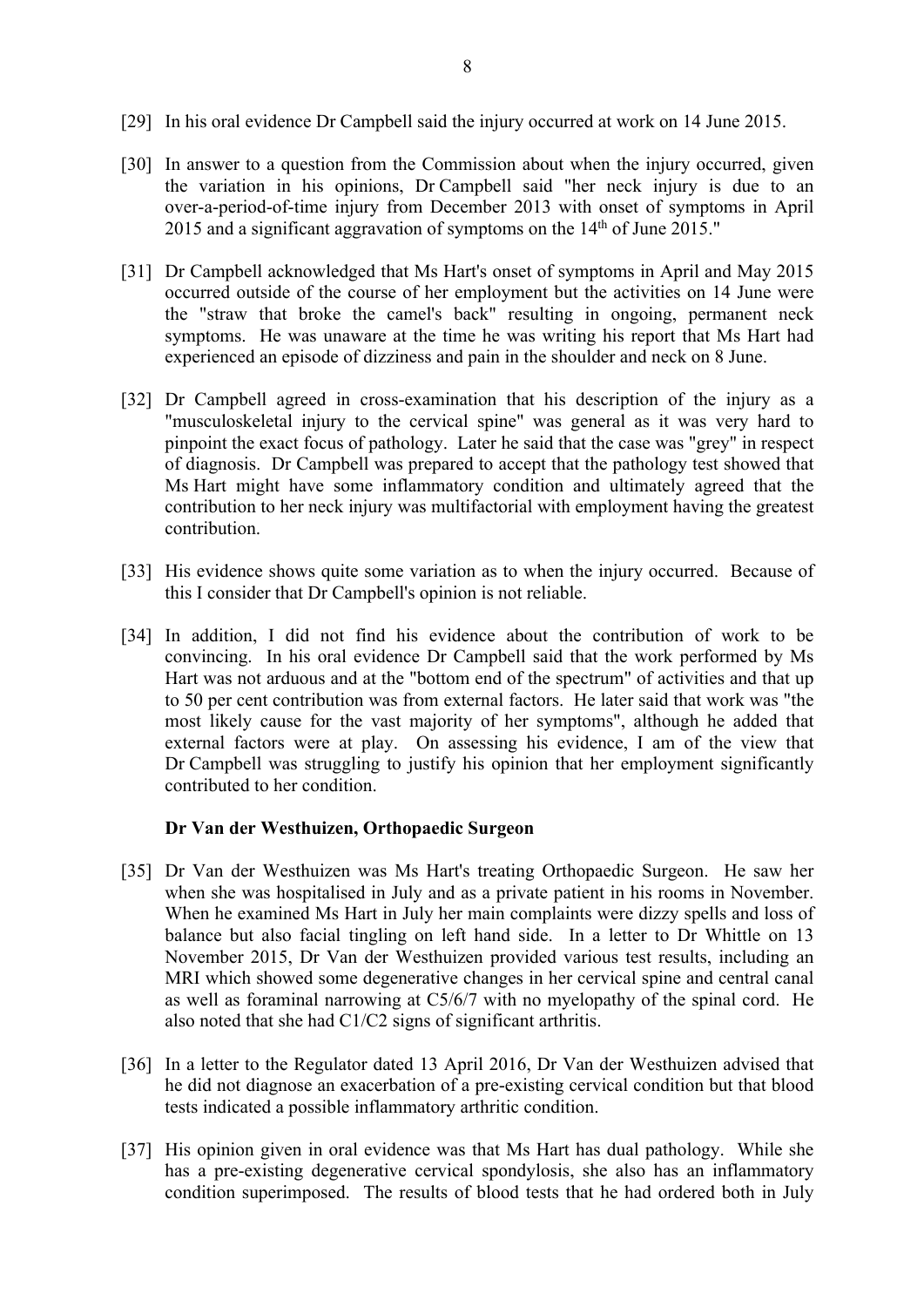and November showed she was probably suffering from an inflammatory condition and those results were confirmed by a Technetium bone scan. The scan showed some increased activity in the facet joints at C5/C6 and he considered that confirmed his diagnosis of an inflammatory condition affecting her cervical spine.

- [38] Under close cross-examination, Dr Van der Westhuizen maintained this opinion. He agreed that if Ms Hart had overused her spine that may have contributed to her condition, however, he was not in a position to make that judgment. When pressed on the connection between work and Ms Hart's injury he was prepared to acknowledge that it was possible, even likely, that her pre-existing condition had been aggravated by the sub-optimal ergonomics of her work station and the 12 hour shift. However, it was impossible for him to have a clear opinion on whether the condition had been aggravated given the presence of the ongoing inflammatory condition.
- [39] The Appellant was critical of Dr Van der Westhuizen for not addressing the question arising on this appeal as to whether employment was a significant contributing factor to the injury. That criticism is not accepted for two reasons. Firstly, Dr Van der Westhuizen was Ms Hart's treating doctor and was primarily concerned about diagnosing and treating her condition. He did not diagnose an exacerbation of pre-existing cervical spondylosis as the results of the blood tests showed a possible inflammatory arthritic condition. It was therefore unnecessary for him to consider whether any exacerbation arose out of repetitive movements in her job as Gate House Attendant.
- [40] The second reason for rejecting the criticism is that it is the role of the Commission, and not an expert witness, to say whether the employment was a significant contributing factor to the injury.<sup>2</sup> The role of the expert witness is to "illuminate, to the extent of their knowledge and expertise, the cause (or causes) of the appellant's … condition."<sup>3</sup>

## **Dr Coroneos, Consultant Neurosurgeon**

- [41] Ms Hart was referred to Dr Coroneos by LGW for an independent examination and report. She was seen on 14 July 2015. Dr Coroneos also provided another report to LGW dated 30 September 2015 and reports to the Regulator dated 14 and 16 March 2016 as well as 6 May 2016.
- [42] Dr Coroneos recorded in his report dated 23 July 2015 that Ms Hart told him of the gradual history of symptoms including intermittent lower back pain since 2004, pins and needles on the left side of the head, left face and left posterior hand, fragmentation of vision over a number of years, dizziness and vertigo which has been present for two years and increasing in recent times. She also reported a sensation of tinnitus or blockage of the left ear for about one week, neck pain and headaches as well as lower back pain. Although Ms Hart completed a form to show that she had an accident or event on 14 June 2015, she did not inform him of any such accident or event. However, he accepted that the alleged events occurred as described in the application for workers' compensation.

<sup>2</sup> *Davidson v Blackwood* [2014] ICQ 008, [17].

<sup>3</sup> Ibid.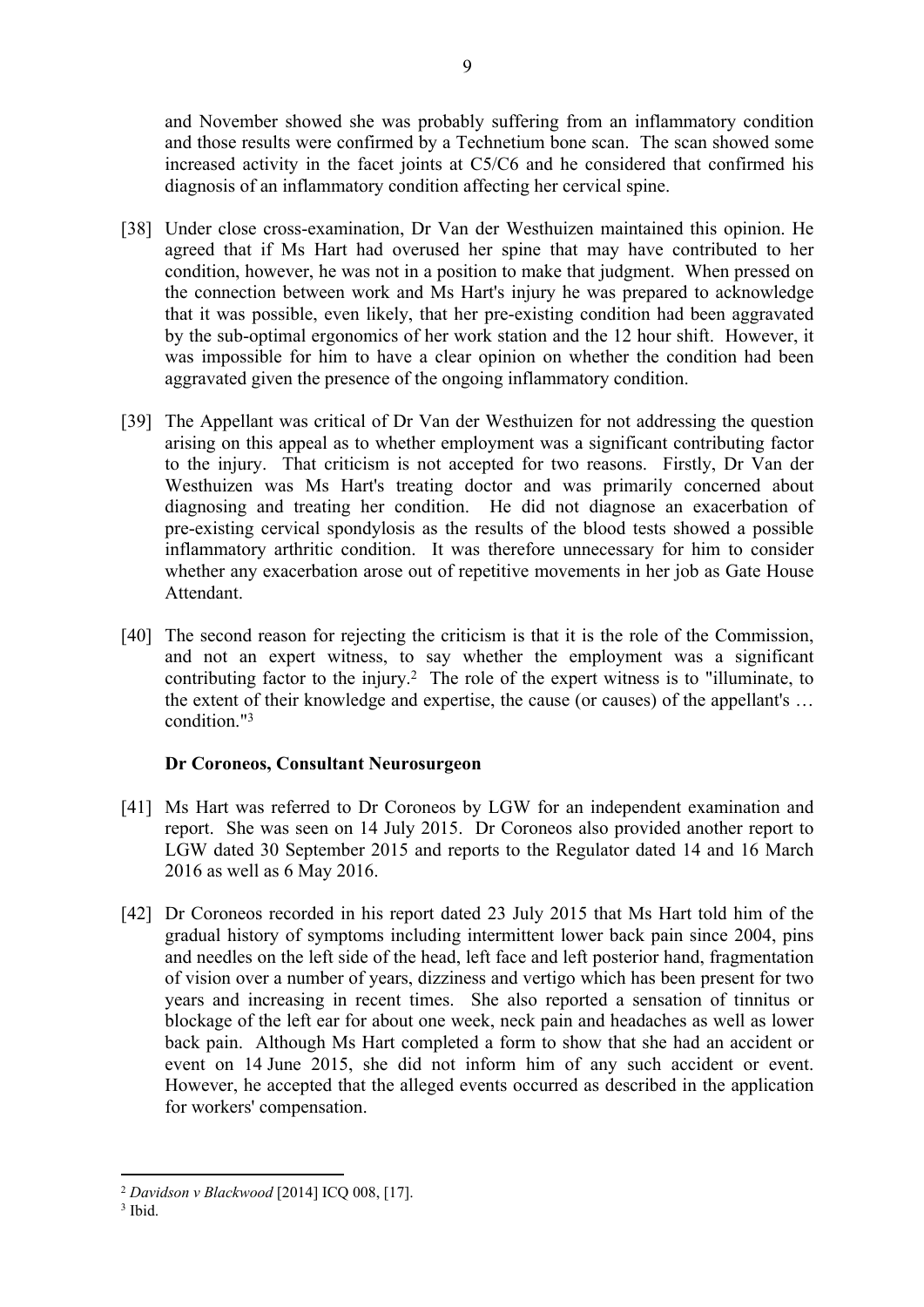- [43] Dr Coroneos was strongly challenged under cross-examination over not asking Ms Hart about the work event on 14 June during the consultation when he knew from information supplied that this was the date being relied on. Dr Coroneos defended his approach, advising that his practice was to ask some basic questions such as age, occupational and medical history and then ask the client to explain the history of when and how the symptoms started. He did not concede any omission or failure on his part by not asking directly about 14 June. He believed it significant that Ms Hart did not herself identify any mechanism of injury when she had been referred by LGW for the examination.
- [44] In his first report, Dr Coroneos noted that the imaging performed on 16 June 2016 showed cervical spondylosis. He remarked that there were no soft tissue abnormalities. He said that he could not find a neurosurgical injury or that she had sustained an aggravation to a neurosurgical injury. He could not determine a brain or spinal injury having occurred due to the method of work from 3.30 p.m. to 5.30 p.m. on 14 June. His diagnosis was cervical spondylosis and the headaches and numbness was probably due to migraine.
- [45] In his second report Dr Coroneos made clear that the cervical spondylosis was a pre-existing condition.
- [46] Dr Coroneos did not accept that Ms Hart had sustained any aggravation to a preexisting condition or that a prolonged occupational session at the gatehouse would result in an aggravation. However, it became clear during his evidence that Dr Coroneos distinguished between an aggravation and an exacerbation. He relied on American Medical Association guides to explain that an aggravation occurred where the patient's condition is permanently increased by the injury or event such that there is evidence of a structural injury having occurred whereas exacerbation is a temporary increase in symptomatology due to a pre-existing condition caused by an incident or event with the patient returning to their pre-injury status.
- [47] The Act does not distinguish between an aggravation and an exacerbation. As Hall P found in *Heald v Q-COMP,*<sup>4</sup> and confirmed in *JBS Australia Pty Ltd AND Q-COMP,*<sup>5</sup> there are two types of aggravation to a degenerative condition. The first type is that which Dr Coroneos described as an aggravation and the second type is that which he referred to as an exacerbation. Dr Coroneos did not consider in his examination and report, and was not asked during his oral evidence, whether Ms Hart may have aggravated her pre-existing condition in the second sense of the meaning of aggravation.
- [48] Dr Coroneos also viewed certain parts of the footage of Ms Hart working at the end of her shift on 14, 19 and 22 June 2015. In relation to the end of shift on 14 June, Dr Coroneos said he saw "a lady moving normally with no evidence that suggests any restriction or 'neck problem'." He also said, in relation to the segments of the three days of footage he watched, that there was "no requirement for any excessive spinal movement" and "[t]he pattern of movement … reveal (sic) normal movement in respect of the spine and trunk".

<sup>4</sup> *Heald v Q-COMP* (2004) 177 QGIG 769, 771.

<sup>5</sup> *JBS Australia Pty Ltd AND Q-COMP (C/2012/35) - Decision <http://www.qirc.qld.gov.au>*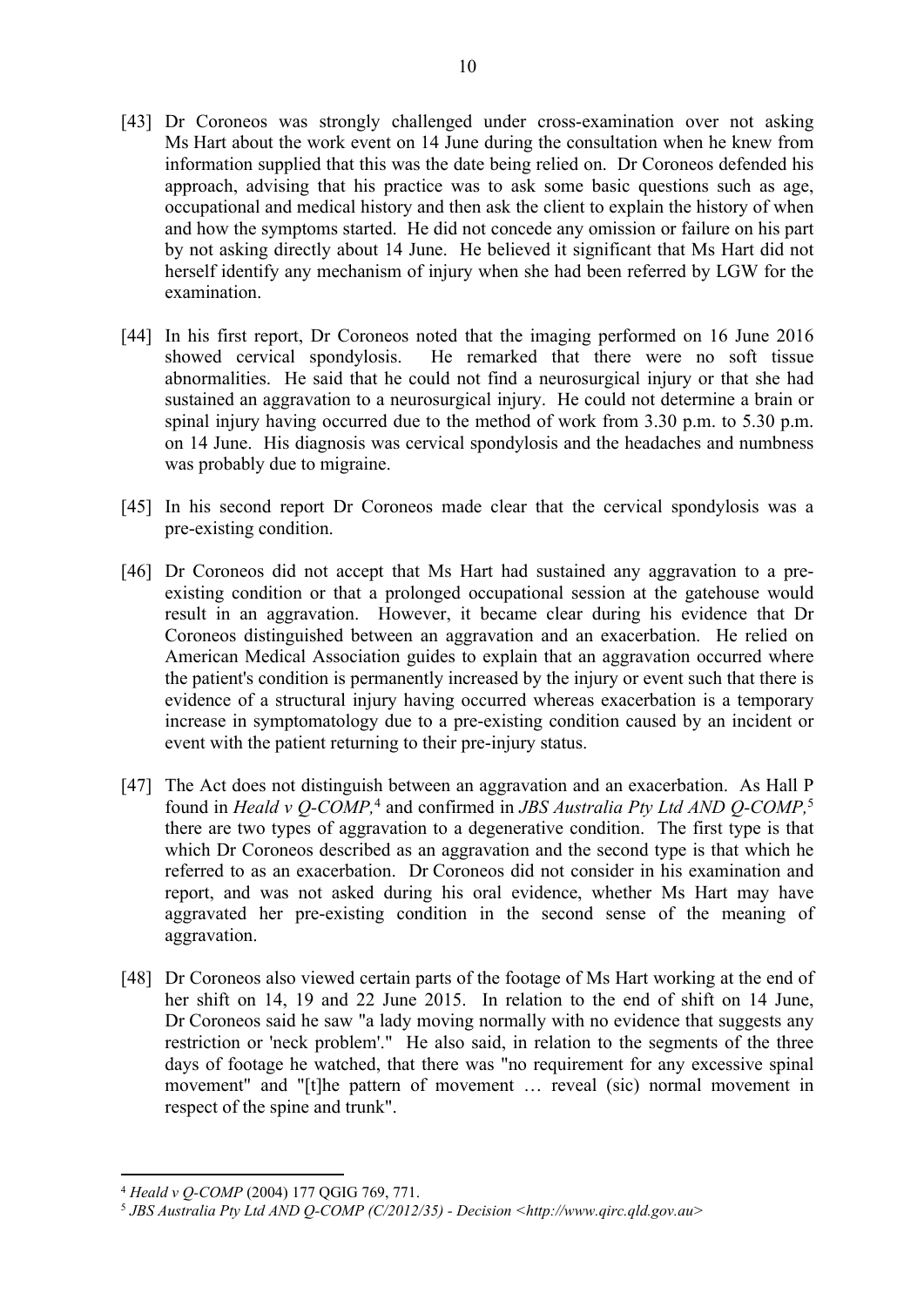- [49] Although Dr Coroneos accepted Ms Hart may have experienced some neck discomfort caused by her work activities in the setting of cervical spondylosis he was consistent in his evidence that work did not contribute to any injury. Watching the video footage of her on the day of the alleged injury and after her return to work confirmed this opinion. Dr Coroneos rejected the proposition put in cross-examination that the ergonomic design of the workplace and the work practice contributed to any cervical injury.
- [50] The Appellant submitted that the reports of Dr Coroneos and his evidence offend against his obligations as an expert witness and in this regard referred the Commission to the decision of the New South Wales Court of Appeal in *Makita (Australia) Pty Ltd v* Sprowles<sup>6</sup> where the duties and responsibilities of expert witnesses in civil cases were set out in the principal judgment of Heydon JA, with whom Priestley and Powell JJA agreed. In his decision, Heydon JA cited with approval the list of duties and responsibilities from the decision of Cresswell J in *National Justice Compania Naviera SA v Prudential Assurance Co Ltd ("The Ikarin Reefer").*<sup>7</sup> Although it is unnecessary to set those out in full here, it is important to note that one of those duties and responsibilities was that "an expert witness should provide independent assistance to the Court by way of objective, unbiased opinion in relation to matters within his expertise."
- [51] I am unable to find that Dr Coroneos was a biased witness in the sense that he preferred the Regulator's case to that of the Appellant. However, Dr Coroneos was a difficult witness, which, in my view, stemmed from his absolute belief in the correctness of his opinion and his unwillingness to seriously consider alternative opinions. In addition, Dr Coroneos became quite argumentative and unresponsive to certain questions. Of particular relevance were those concerning neck pain, and whether he considered there was a difference between neck pain and neck stiffness.
- [52] Given that Ms Hart's case is about the second type of aggravation, or as considered by Dr Coroneos, an exacerbation, and this is a matter to which he apparently did not turn his mind, his evidence about any injury sustained by Ms Hart is of little assistance in the determination of this appeal. Further, in light of his unresponsive answers to the issues concerning Ms Hart's neck pain, the Commission is unable to place much weight on the opinion of Dr Coroneos.
- [53] Despite my concerns and the criticism by the Appellant that Dr Coroneos did not specifically ask her about any work event, the Commission cannot disregard Dr Coroneos's evidence that Ms Hart did not report to him any work event on 14 June as leading to her neck pain that night. Although Dr Cunneen described her as a difficult historian, it is surprising that she omitted to describe the onset of neck stiffness and neck pain on 14 June when, according to her evidence, her neck pain that evening was unlike anything she had previously experienced and she had identified this date as the date of injury on the relevant form prior to her examination with Dr Coroneos.

## **Conclusion**

<sup>6</sup> *Makita (Australia) Pty Ltd v Sprowles* [2001] NSWCA 305, 79.

<sup>7</sup> *National Justice Compania Naviera SA v Prudential Assurance Co Ltd ("The Ikarin Reefer")* [1993] 2 Lloyd's

Rep 68, 81-2.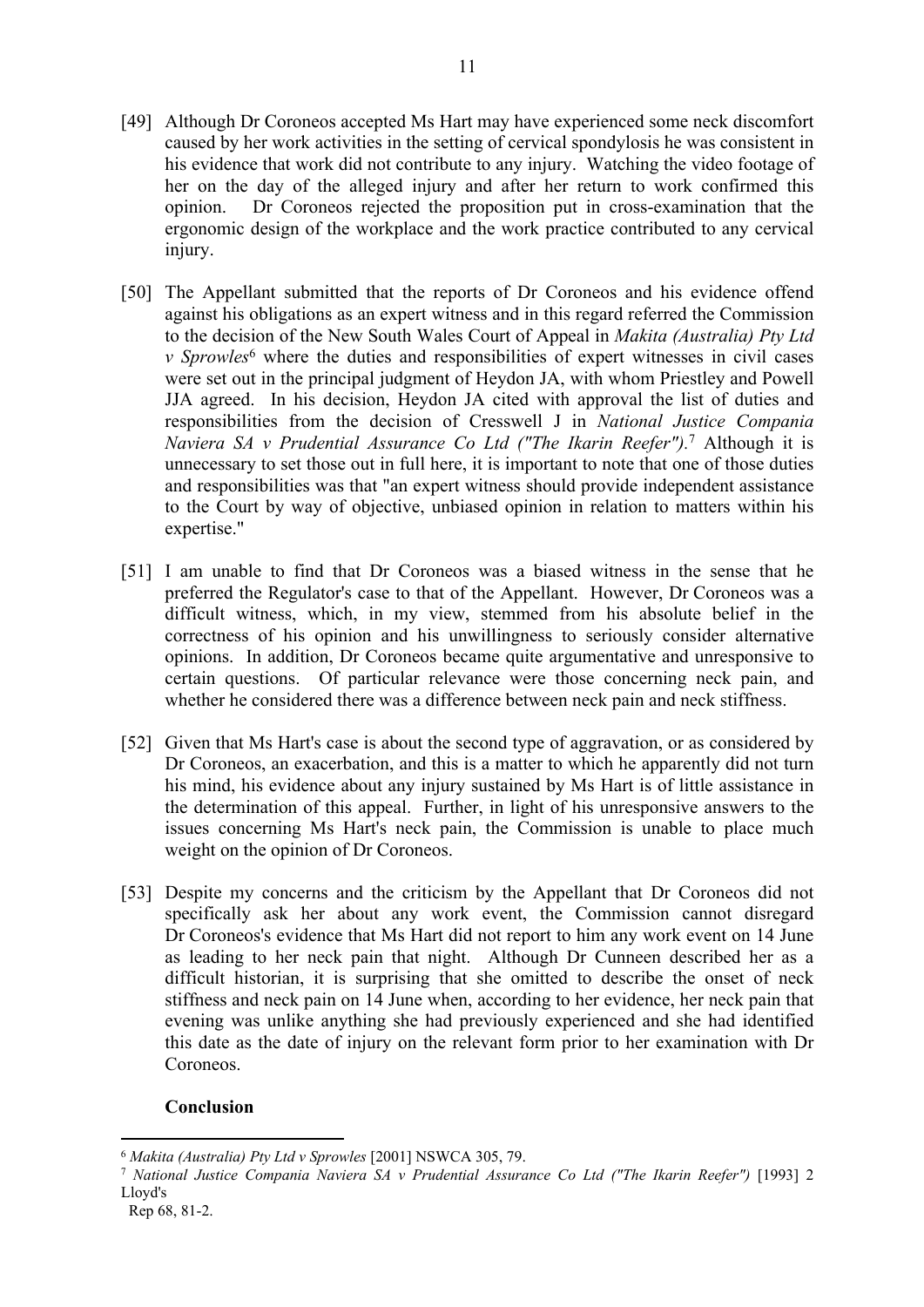- [54] The consensus of the medical opinion is that before 14 June 2015 Ms Hart had cervical spondylosis, a pre-existing degenerative condition. However, no consensus exists on the condition that is the subject of this appeal.
- [55] The Commission has been hampered in the determination of this appeal by the absence of the records or oral evidence from the General Practitioner, Dr Whittle. That would have provided contemporaneous information about the history of the symptoms experienced by Ms Hart, assisted in understanding her condition and may have confirmed, or otherwise, her evidence.
- [56] Of the four specialists who provided evidence in the proceedings, Dr Cunneen was the only one to have made a diagnosis. As the Regulator noted in its submissions, no two of the four specialists arrived at the same diagnosis and three of them did not come to a definitive diagnosis. While Dr Cunneen's expertise in the field of occupational medicine is acknowledged, it is of concern that three specialists, whose expertise lies in spinal conditions, were unable to provide a clear diagnosis of Ms Hart's condition. Even Dr Campbell, whose opinion the Appellant relied on, agreed that his diagnosis was in general terms and the case was "grey". The inability of three of the specialists in the field to provide a clear diagnosis highlights the difficulty in determining whether Ms Hart's condition satisfies the elements of s 32 of the Act.
- [57] Despite the experts' difficulty in reaching a diagnosis, their evidence may assist in determining the cause of Ms Hart's condition.<sup>8</sup>
- [58] The evidence of Dr Cunneen was that Ms Hart aggravated her cervical spondylosis as a result of the poor ergonomic design of the gatehouse, the system of work together with performing the 12 hour shift for the first time on 14 June. When considered in isolation from the pre-existence of neck symptoms and the chronology of the development of the other symptoms, his opinion lends weight to a finding that her preexisting condition was aggravated by her employment.
- [59] However, as later explained, I do not consider her neck symptoms can be considered in isolation. In addition, Dr Cunneen's opinion was diminished by the factual errors in his oral evidence: that her work hours increased over the preceding three months, that she had other work events prior to 14 June and that her condition had improved by February 2016.
- [60] Dr Campbell attributed the cause of her condition to her work, although after viewing the video footage, he considered that her movements were not overly arduous and were on the bottom end of the spectrum of activities that were likely to cause a neck injury. I was unconvinced by his evidence for the reasons set out earlier.
- [61] Dr Coroneos was clear that work was not the cause of the injury. He had not viewed any neck restriction on 14 June during the period Ms Hart said that she developed neck stiffness. However, his failure to consider exacerbation as an aggravation under the Act does not assist in the resolution of this appeal.

<sup>8</sup> *Davidson v Blackwood* [2014] ICQ 008, [17].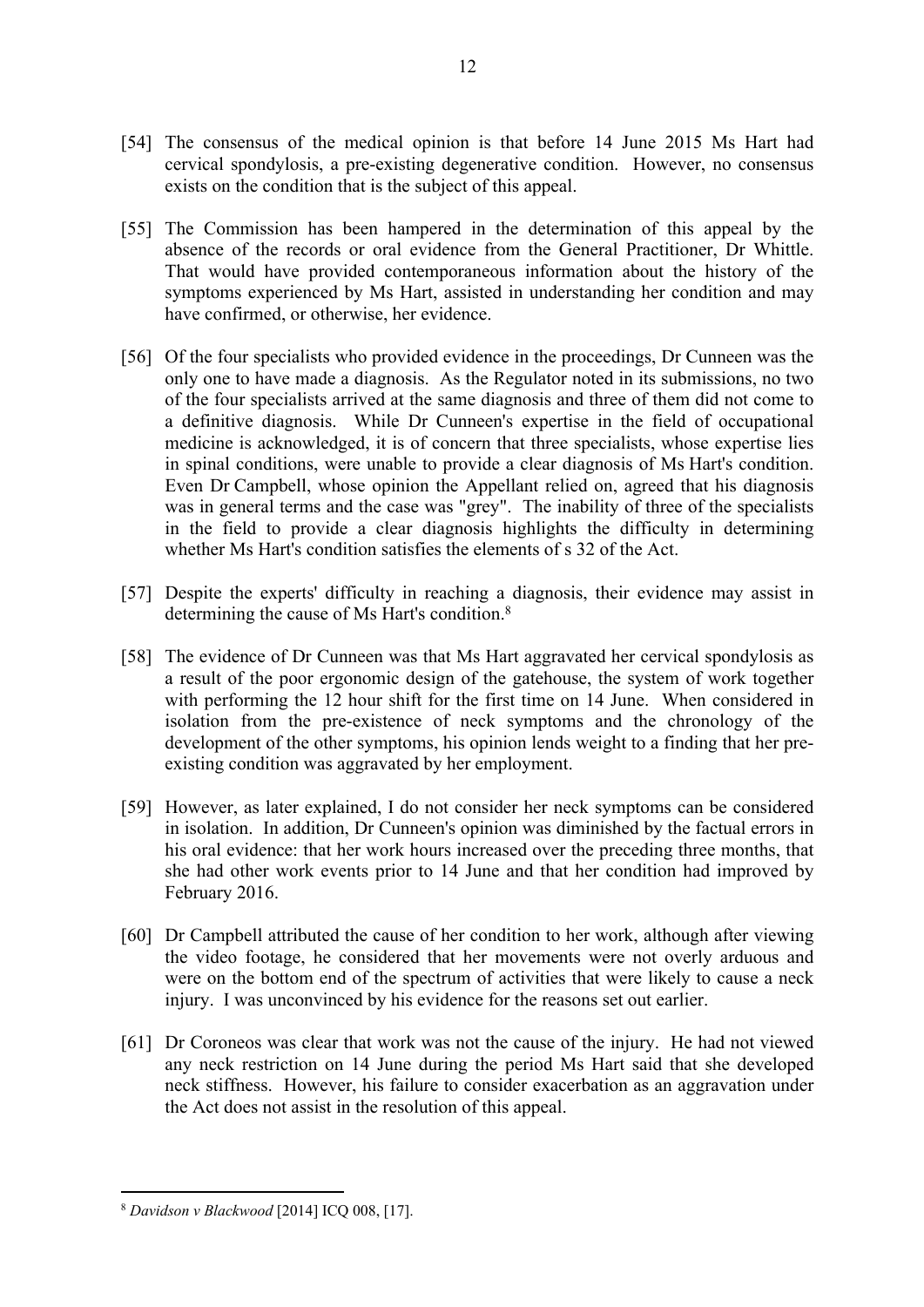[62] Dr Van der Westhuizen was prepared to acknowledge that work could, and was even likely to, have aggravated her cervical spondylosis but the presence of an inflammatory condition made it difficult for him to have a clear opinion on whether her pre-existing condition had been aggravated.

13

- [63] Although the claim for a "neck sprain" is the focus of this appeal, it is not possible to exclude from consideration that the claimed injury occurred in the context of Ms Hart experiencing neck pain specifically in the week before 14 June as well as other symptoms, including neck symptoms, for at least two months before that date. In addition, she continued to experience neck and other symptoms after 14 June. As the chronology shows, her symptoms fluctuated in type and severity. The symptoms did not always fluctuate together.
- [64] Ms Hart's neck stiffness commenced on 17 April. At that time she also experienced a range of other symptoms. She agreed under cross-examination that the symptoms she experienced at that time have continued but, whereas they were short-lasting before 14 June, after that they became constant.
- [65] She first experienced neck pain on the left side of her neck while picking strawberries at home on 8 June, nearly a week before her first 12 hour shift. At that time Ms Hart had not been rostered for work for three days. Neck pain persisted over the following week. The presence of neck pain over this period and during periods that she was not at work suggests Ms Hart's cervical spondylosis may have become symptomatic at this time and, if so, this did not arise out of or in the course of her employment nor was employment a significant contributing factor to the onset of symptoms.
- [66] Ms Hart experienced neck stiffness at work on 14 June. However, Dr Coroneos did not observe any neck restriction during the period that Ms Hart claimed the condition developed.
- [67] It was not until Ms Hart arrived home from work that she felt neck pain. She described the neck pain as "incredible" and unlike the pain she felt on 8 June. Her evidence about whether she had neck stiffness or neck pain is inconsistent. Ms Hart emailed her supervisor to advise that she would not be able to work a 12 hour shift again because it impacted on her back injury but did not mention her neck. Her evidence explaining this omission was:

"I had a stiff neck. I didn't have pain in the neck. I had a very stiff neck. I didn't know why I had a stiff neck, and I didn't think of - it was relevant to tell Jenny that I had a stiff neck."<sup>9</sup>

- [68] Further, her evidence about whether her neck pain continued on her return to work on 17 June is inconsistent. At some points of her evidence she said the neck pain continued while at others she had some discomfort.
- [69] I have considered Ms Hart's evidence that her symptoms became constant after 14 June. However, her own evidence, confirmed by Dr Coroneos after viewing the video footage, is that she was able to work without restriction on her return to work at the gatehouse on 19 June. I appreciate she was taking pain medication but her ability to

 $9$  T 1-21, ll 4-6.